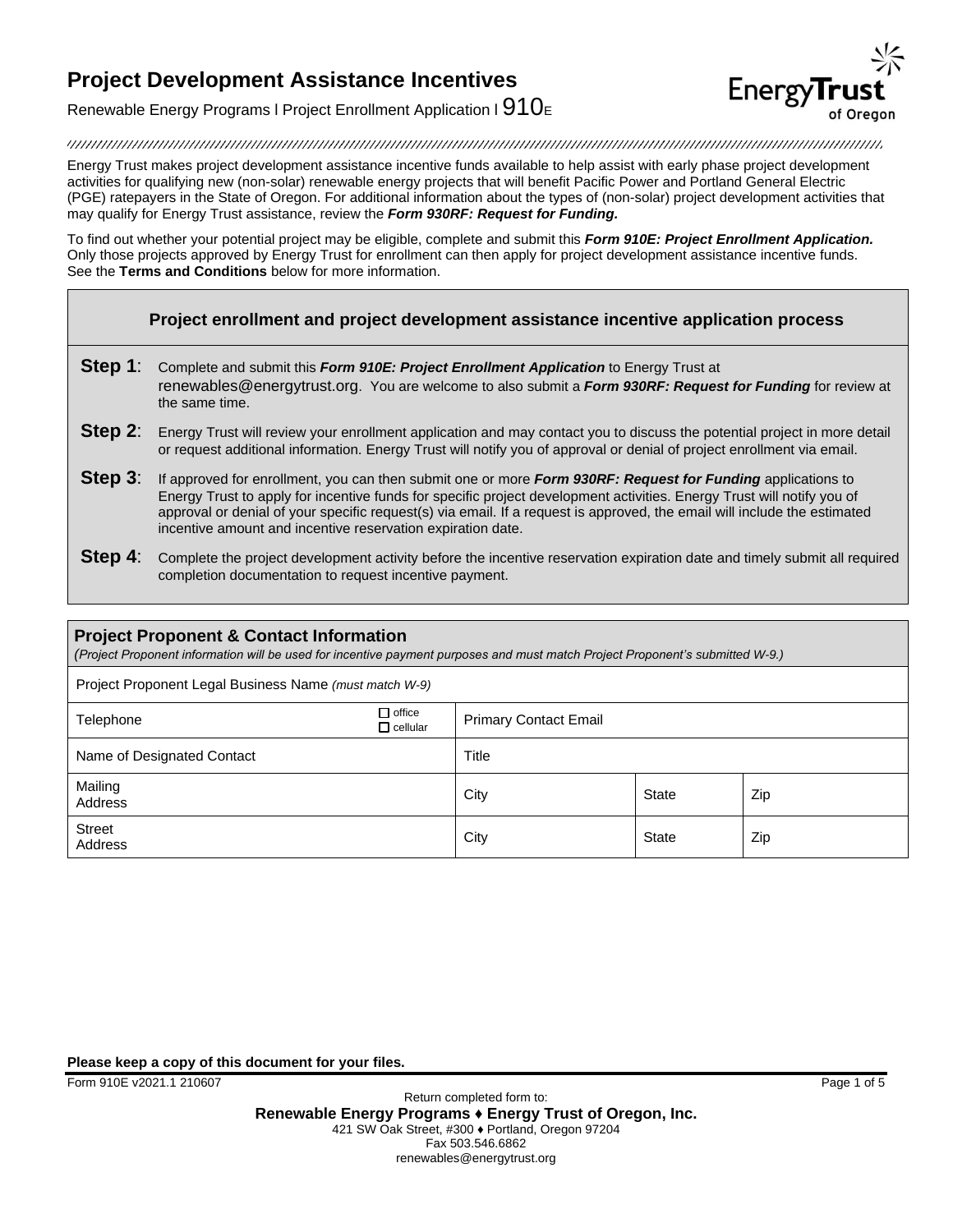

Renewable Energy Programs I Project Enrollment Application I  $910<sub>E</sub>$ 

| <b>Project Information</b>                                                                     |          |                    |        |      |                     |  |                        |     |
|------------------------------------------------------------------------------------------------|----------|--------------------|--------|------|---------------------|--|------------------------|-----|
| Project<br>Name                                                                                |          |                    |        |      |                     |  |                        |     |
| Site<br>Address<br>(for remote sites, please provide Lat/Long coordinates)                     |          |                    |        | City |                     |  | <b>State</b>           | Zip |
| Project Type(s) (Must be under 20MW, Solar projects are not eligible to apply using this form) |          |                    |        |      |                     |  |                        |     |
| $\Box$ Hydro                                                                                   | Biopower | Biopower/RNG<br>ΙI | $\Box$ | Wind | <b>□ Geothermal</b> |  | $\Box$ Other (specify) |     |

### **Project Description**

Please provide us with a description of the proposed project, including information about estimated nameplate capacity, location, technology, and plans for energy delivery. If your proposed project is a Biopower and RNG project, please describe the ratio of biopower investment to RNG investment in terms of both financial investment and expected energy output. Describe any progress and development activities to date (completed studies, resource data, etc.). If you have completed any relevant studies or have other helpful information, please attach them.

### **Project Team Summary**

Please provide us with a list of project team members who are actively working and engaging to develop the proposed project, the role that each is playing, and their qualifications. Limit this summary to one paragraph per person. Energy Trust reserves the right to request additional information, such as resumes or bios for any project team members.

#### **Please keep a copy of this document for your files.**

Form 910E v2021.1 210607 Page 2 of 5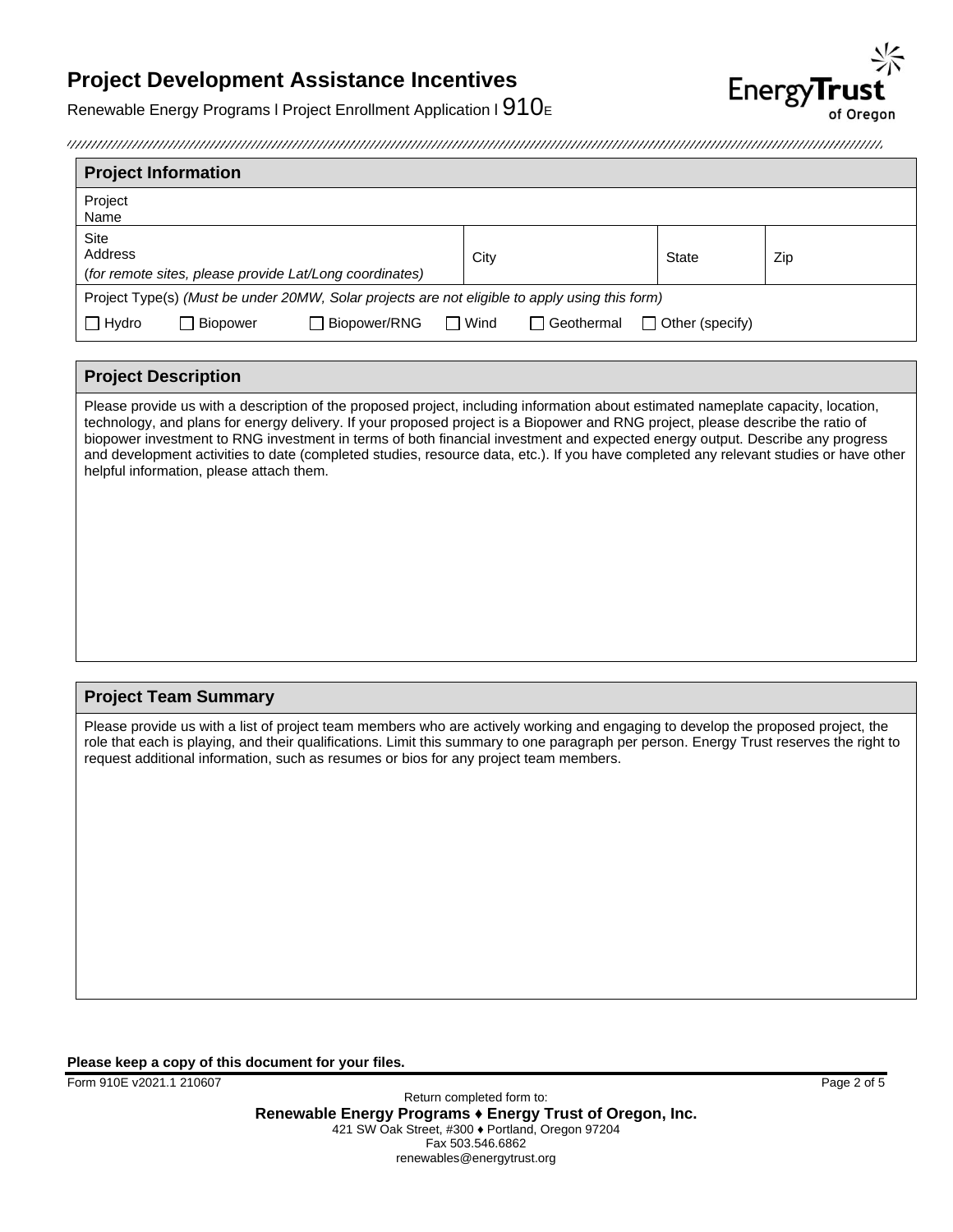

Renewable Energy Programs I Project Enrollment Application I  $910<sub>E</sub>$ 

| <b>Project Questionnaire</b>                                                                                                    |                                                                                                          |                                   |                                                                                                                                                                                                 |
|---------------------------------------------------------------------------------------------------------------------------------|----------------------------------------------------------------------------------------------------------|-----------------------------------|-------------------------------------------------------------------------------------------------------------------------------------------------------------------------------------------------|
| To which utility is the project<br>proponent considering<br>delivering power (or energy<br>savings if using power on-<br>site)? | □ Portland General Electric<br>□ Pacific Power<br>$\Box$ Other (Please list any under<br>consideration): | The Project<br>will:              | □ Be Net Metered<br>$\Box$ Produce power solely for on-site consumption<br>$\Box$ Produce power solely for sale to the utility<br>$\Box$ Offset power on-site and sell excess to the<br>utility |
| Is Project site currently or<br>planning to self-direct the<br>renewable public purpose<br>charge $?$ *                         | □ Yes<br>∩ No<br>□ Uncertain                                                                             | <b>Expected Site</b><br>Ownership | $\Box$ Owned by Project Proponent<br>□ Government Owned<br>l Leased<br>Uncertain                                                                                                                |

\* *If the site currently self-directs or intends to self-direct the renewables portion of the public purpose charge during the 36 months following receipt of any Energy Trust project development assistance incentive funds, then do not submit this form. See Additional Terms and Conditions for more information and contact Energy Trust to discuss next steps for self-directors.*

### **Terms and Conditions**

By applying to enroll, you agree that this *Form 910E: Project Enrollment Application* is being submitted to Energy Trust as the Project Proponent's application and will constitute an agreement *IF AND ONLY IF* Energy Trust approves enrollment via a written email*.* Final determination of eligibility rests solely with Energy Trust. If the project is approved for enrollment, the Project Proponent hereby agrees to the following terms and conditions:

**1. Applying for Incentives.** To apply for incentives for specific project development activities for an enrolled project, Project Proponent must submit a completed and signed *Form 930RF: Request for Funding* application with all required accompanying documentation to Energy Trust for review. Any additional terms and conditions included in the *Form 930RF: Request for Funding* are incorporated in this agreement by this reference. If a specific project development activity is approved for an incentive reservation, Energy Trust will notify Project Proponent of the estimated incentive amount reserved and the incentive reservation expiration date in writing. Approval or denial of a specific activity for incentive reservation rests solely with Energy Trust. Final determination of eligibility for Energy Trust incentives rests solely with Energy Trust. Project Proponent is advised to retain a copy of all materials submitted to Energy Trust.

**2. Incentives.** Funds for incentives are limited and available on a first-come first-served basis. Energy Trust's program requirements and incentives are subject to change without prior notice and may vary by utility service area, depending on the pace of demand in each utility territory and the available incentive budget. Incentive amounts paid may vary from amounts reserved depending on the project activity's final documented, eligible costs. With the exception of renewable energy projects being pursued by state, local or tribal governmental entities, Energy Trust will never pay more than 50% of the eligible costs of a project development assistance activity approved for an incentive reservation via a Request for Funding. Energy Trust may pay up to 75% of the eligible costs of an approved state, local or Tribal governmental entity project development assistance activity for an enrolled project. In addition, the maximum total amount of project development assistance incentives that Energy Trust will provide under this agreement for all approved project development activities combined will not exceed \$200,000.

**3. Incentive Reservations.** Energy Trust's incentive reservation will automatically expire as of the incentive reservation expiration date indicated; any request for an extension beyond such date must be submitted to Energy Trust in writing and in advance for review and consideration. Energy Trust retains the right to withdraw an incentive reservation at any point during the reservation period if we determine that Project Proponent is not progressing appropriately and in good faith to perform timely completion of project development activity work. Funds that have been reserved for a specific activity are not transferable to other projects or activities. If requested, Project Proponent will provide Energy Trust with documentation to show that an activity is moving forward on a timely basis. Energy Trust may modify or cancel an incentive reservation or enrollment, if (i) the project is no longer consistent with the project description as submitted by Project Proponent and reviewed by Energy Trust for eligibility and enrollment purposes hereunder, (ii) an activity is no longer consistent with a preapproved *Request for Funding*, or (iii) progress towards project activity completion is unreasonably prolonged during

**Please keep a copy of this document for your files.**

Form 910E v2021.1 210607 Page 3 of 5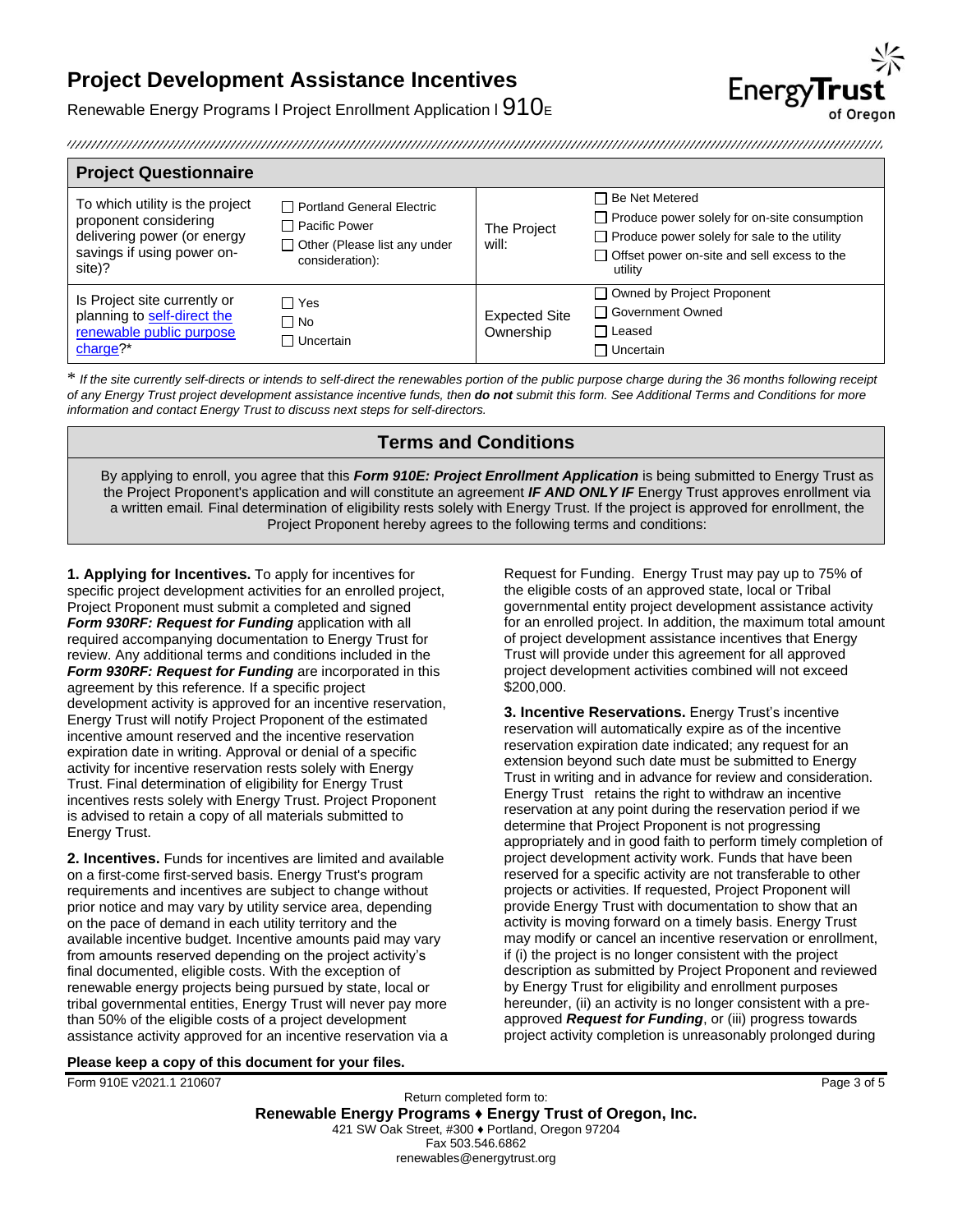Renewable Energy Programs I Project Enrollment Application I  $910<sub>E</sub>$ 



the incentive reservation or enrollment period. Determination of eligibility for Energy Trust incentives or appropriate progress rests solely with Energy Trust.

**4. Activity Completion; Documentation Required for Payment.** Project Proponent is solely responsible for ensuring that its project development activity work complies with all federal, state, local and utility specifications and requirements. Energy Trust's payment of any reserved incentives under this agreement is conditioned upon the enrolled Project Proponent providing Energy Trust with all documentation listed in the instructions for payment, which are included with the Energy Trust email approving an incentive reservation. Please allow 45 days from Energy Trust's receipt of all required information for incentive payment processing. Failure to provide all required information may result in delay or withholding of payment.

**5. Repayment of Energy Trust Incentives.** To be eligible for Energy Trust incentive funding, a project must either be located in PGE or Pacific Power service territory or planning to sell power to one of those utilities. By submitting this project for enrollment, Project Proponent is representing that the resulting project's generated energy will be delivered to either PGE or Pacific Power. If, after receiving an Energy Trust incentive under this agreement, Project Proponent moves forward with its renewable energy project, but does not offset or deliver energy for the benefit of the Oregon customers of PGE or Pacific Power, Energy Trust may require Project Proponent to repay all or a portion of the Energy Trust incentive funds provided. In addition, if the Project Proponent sells the deliverables supported by the project development assistance incentives (e.g. study results and other information) to a third party within three years of receiving that assistance, Energy Trust may require repayment of all or a portion of the project development assistance funds.

Special repayment provisions for proposed projects that describe both biopower and RNG: If, after receiving an Energy Trust incentive under this agreement, Project Proponent moves forward with a RNG producing project, Project Proponent shall repay Energy Trust that portion of Energy Trust incentive funds provided that correspond to the ratio of RNG to the total project proposed and studied as described in this *Form 910E.*

**6. Use of Information; Information Release.** In connection with Energy Trust's review of Project Proponent's potential renewable energy project ONLY, Project Proponent agrees that Energy Trust may reproduce, distribute, or otherwise use the project information collected or prepared as part of this application or any activity approved for an incentive reservation in a submitted *Form 930RF*. Project Proponent understands and agrees that such a review by Energy Trust may include certain authorized consultants that have signed confidentiality agreements with Energy Trust. Project Proponent agrees that Energy Trust may include some of all of the following information in reports or other documentation submitted to Energy Trust's Board of Directors, the Oregon Public Utility Commission (OPUC), the Oregon Legislature, Bonneville Power Administration, the Oregon Department of Energy, Oregon Housing and Community Services, or other state agencies as necessary to meet Energy Trust's responsibilities: Project Proponent's name and city/county location (non-residential only), a general description of the project development assistance and proposed renewable energy project, the amount of any Energy Trust services or incentive payments provided to Project Proponent, and any resulting energy savings or generation. Energy Trust will treat all other information gathered as confidential and report it only in the aggregate.

**7. Self Direction Status.** The project development incentive funding provided under this agreement is subject to Energy Trust's self-direction policy. Self-direction status affects eligibility for Energy Trust services and incentives. Energy Trust's self-direct policy and a copy of our Frequently Asked Questions Regarding Self Direction are available for review on our website a[t www.energytrust.org.](http://www.energytrust.org/) Contact us with any questions before submitting this form. By submitting this *Form 910E*, Project Proponent represents and warrants to Energy Trust that (i) it has read and understands Energy Trust's requirements for self-directors, (ii) the resulting project will not be submitted to receive self-direct credits; and (iii) the renewable portion of the project site's utility bill will not be self-directed during the 36 months following Project Proponent's receipt of any incentive funds provided hereunder. If Project Proponent self-directs the renewables public purpose charge during the 36-month time period following receipt of an Energy Trust incentive payment, Project Proponent must notify Energy Trust immediately and agrees to repay Energy Trust up to 50% of the total amount of incentive funding provided consistent with Energy Trust's self-direction policy**.**

**8. Disclaimer; Limitation of Liability; Indemnity; Tax Liability**. Project Proponent understands and agrees that, while Energy Trust may provide incentive funding for project development assistance, Energy Trust is not supervising the performance of the project development activities performed for the Project Proponent nor is Energy Trust responsible in any way for proper completion of that work or proper performance of any equipment purchased. Energy Trust is simply providing incentive funding to assist the Project Proponent in identifying and implementing project development activities in support of its potential renewable energy project. Energy Trust's liability to Project Proponent is limited to recovery of amounts due for any incentive payments due and under no circumstances will Energy Trust be liable for any further amount whatsoever. In no event will

#### **Please keep a copy of this document for your files.**

Form 910E v2021.1 210607 Page 4 of 5